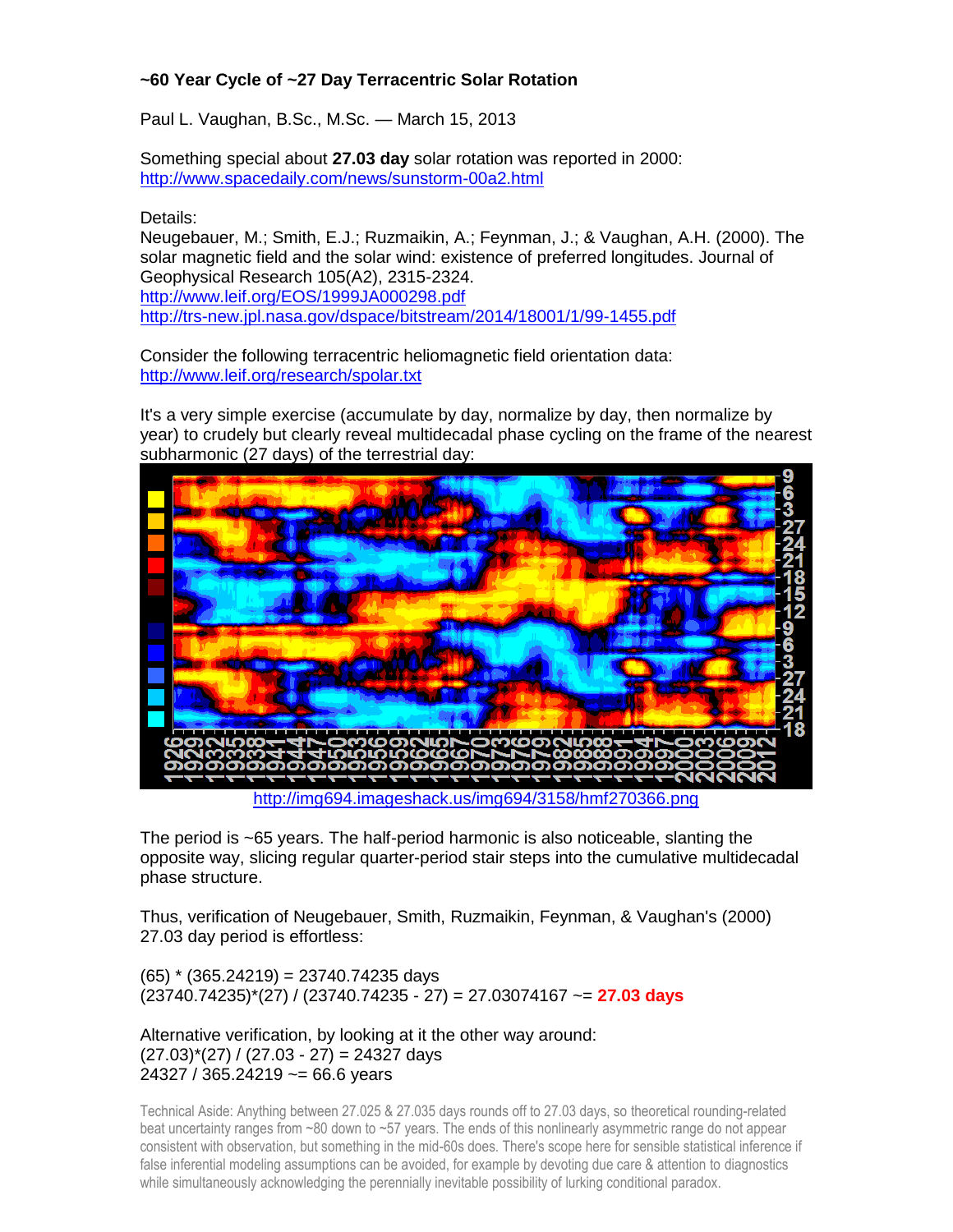Digging in the science news article (linked above), note the following: *"27.03 days (27 days and 43 minutes) over the last 38 years."*

Consider the possibility that longer records will reveal this rounded-off estimate to be low by roughly 1 minute 45 seconds, such that the period is 27.03122256 days.

Then the following framework [with confounded variables in square brackets] fits:

Beat with nearest subharmonic of terrestrial day:

 $(27.03122256)^*(27)$  /  $(27.03122256 - 27) = 23375.50016$  days (23375.50016) / (365.24219) = **64 years** [\[multidecadal climate\]](http://www.springerlink.com/content/p1275t4383874p65/MediaObjects/382_2011_1071_Fig4_HTML.gif)

Beat of terrestrial day with nearest harmonic:

 $(27.03122256) / (27) = 1.001156391$  days  $(1.001156391)^*(1)$  /  $(1.001156391 - 1) = 865.7592652$  days (865.7592652) / (365.24219) = 2.37037037 ~= **2.37 years** [QBO]  $12*(2.37037037) = 28.44444444 = 28.44$  months

Beat of terrestrial half-day with nearest harmonic:

 $(27.03122256) / (54) = 0.500578196$  days  $(0.500578196)^*(0.5) / (0.500578196 - 0.5) = 432.8796326 \approx 432.9$  days (432.8796326) / (365.24219) = 1.185185185 ~= **1.185 years** [Chandler wobble]

Beats with nearest subharmonics of terrestrial year:

(2.37037037)\*(2) / (2.37037037 - 2) = **12.8 years** [solar system radial acceleration]  $(1.185185185)^*(1)$  /  $(1.185185185 - 1) = 6.4$  **years** [terrestrial polar motion envelope]

The whole timing framework tunes effortlessly at multiple frequencies.

A number of solar, solar system, lunisolar, & terrestrial phenomena share common timing frameworks. For example, see illustrations shared informally [here,](http://www.billhowell.ca/Paul%20L%20Vaughan/Vaughan%20130224%20-%20Solar%20Terrestrial%20Volatility%20Waves.pdf) [here,](http://wattsupwiththat.files.wordpress.com/2011/10/vaughn-sun-earth-moon-harmonies-beats-biases.pdf) & [here.](http://www.billhowell.ca/Paul%20L%20Vaughan/Vaughan%20120324%20Solar-Terrestrial%20Resonance,%20Climate%20Shifts,%20&%20the%20Chandler%20Wobble%20Phase%20Reversal.pdf)

Questions arise:

What's driving? What's resonating? What was resonating in the past? What confounded pairs share a common driver? What coherent pairs are statistical echoes of past physical driving?

No matter how one answers or deflects these questions, it appears that Neugebauer, Smith, Ruzmaikin, Feynman, & Vaughan (2000) pinpointed a fundamentally important universal constraint on heliomagnetic field sector geometry evolution.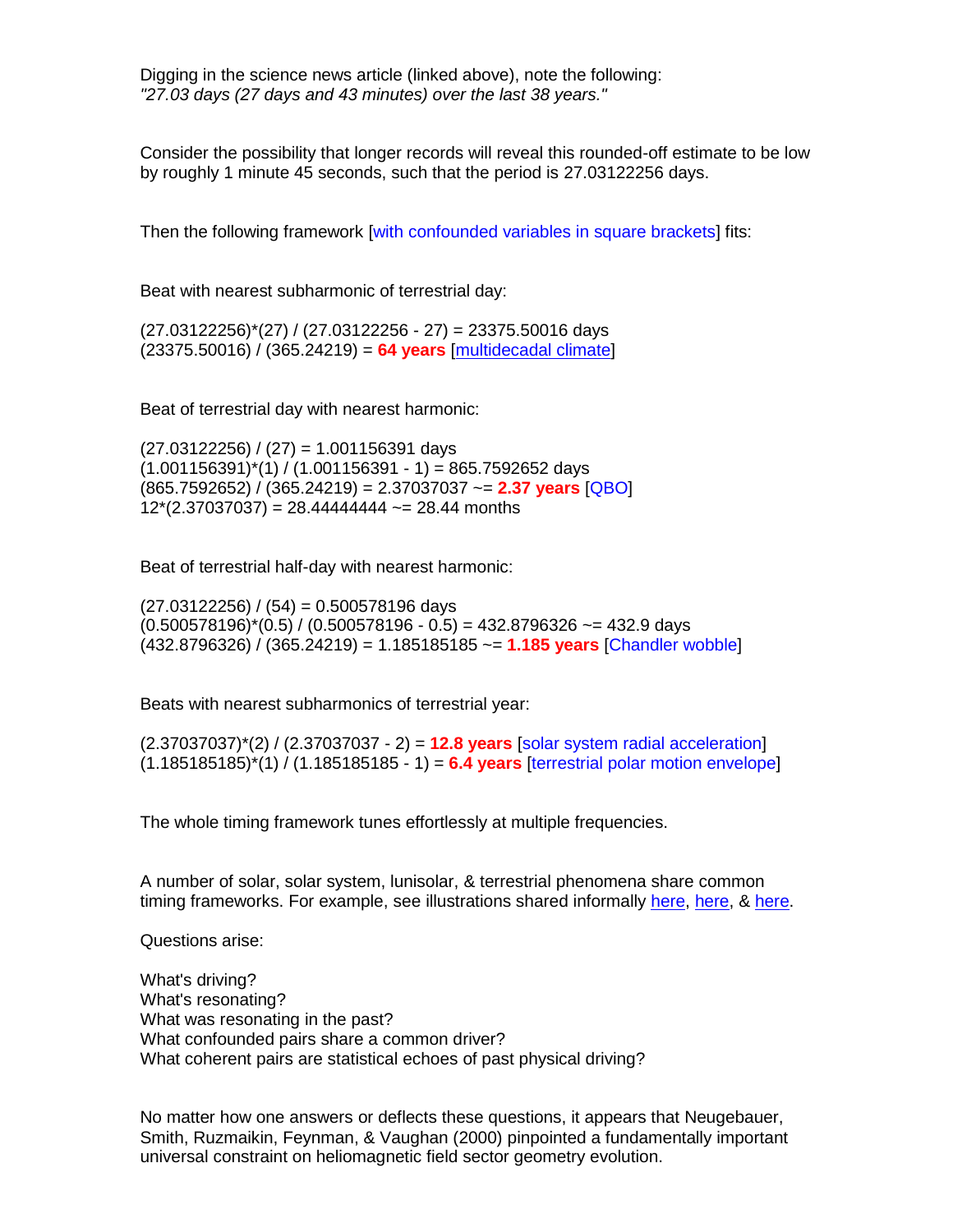## **Appendix: HelioGraphic vs. HelioMagnetic Asymmetry**

Draft summaries are informally shared here to suggest more careful consideration & discussion of similarities, differences, blends, & contrasts of helio*graphic* & helio*magnetic* asymmetries, with special attention to aggregation criteria & architecture:



Background:

Vokhmyanin, M.V.; & Ponyavin, D.I. (2012). Sector structure of the interplanetary magnetic field in the second half of the 19th century inferred from ground-based magnetometers.

[http://fallmeeting.agu.org/2012/files/2012/11/Poster\\_A0.pdf](http://fallmeeting.agu.org/2012/files/2012/11/Poster_A0.pdf)